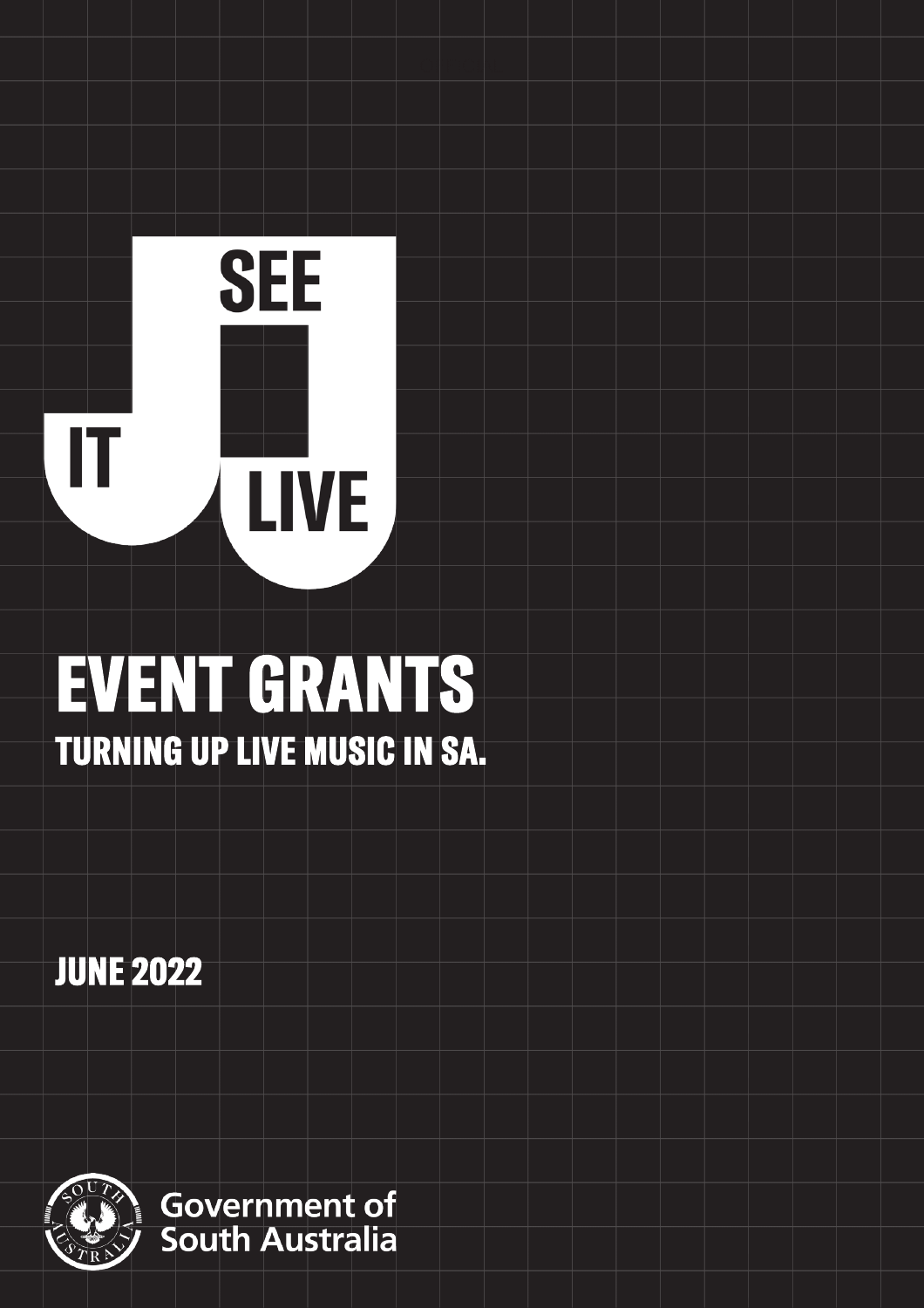## Contents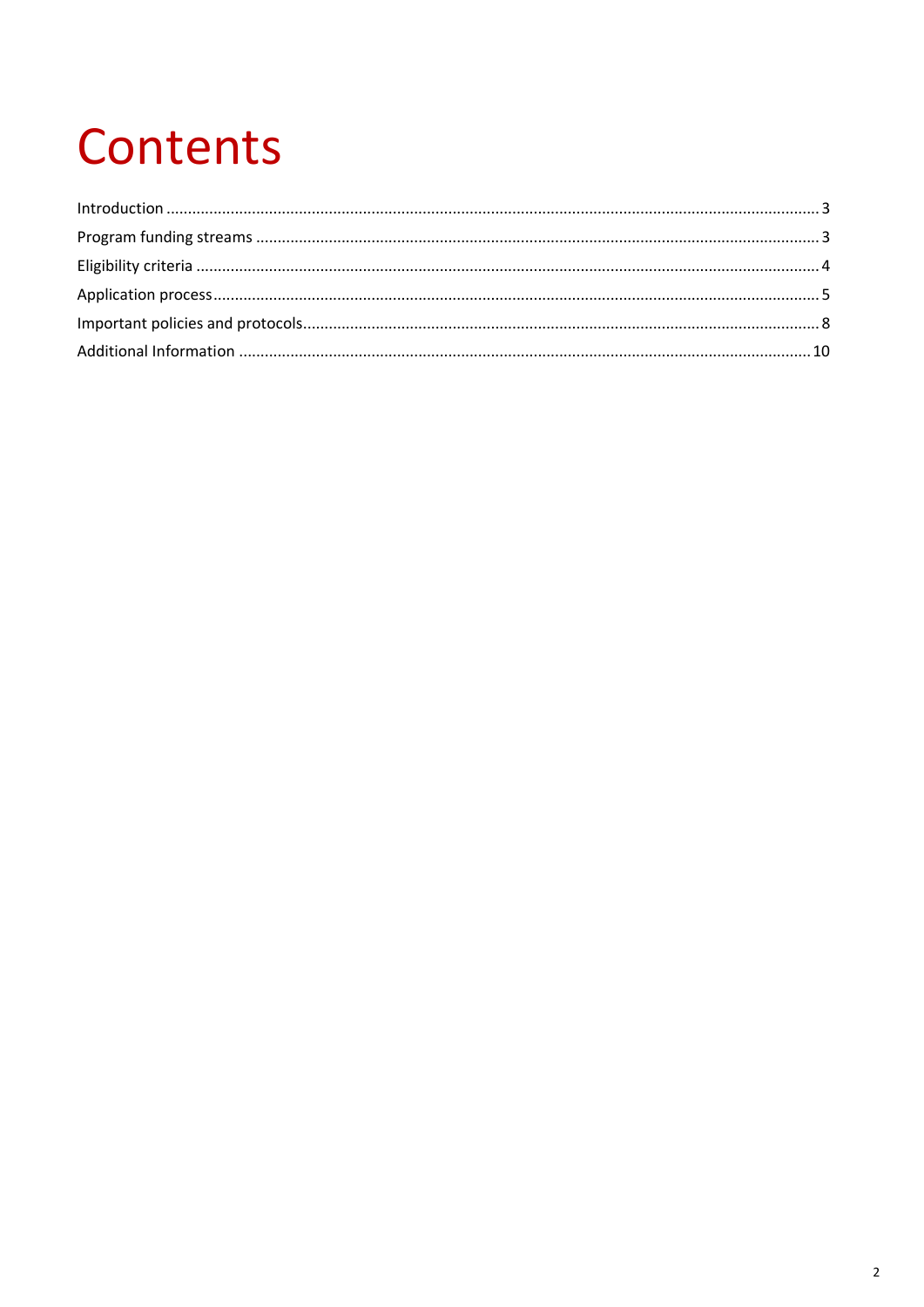## The program

## <span id="page-2-0"></span>Introduction

The *See it LIVE* **Event Grants** program is provided by the South Australian Government through a \$10 million See it LIVE package to revive the state's live music industry and stimulate activity as it emerges from COVID-19.

The *See it LIVE* **Event Grants** program component of this package offers a total of **\$1.25 million** to help revitalise the live music industry in South Australia by getting live entertainment back in venues and supporting performers, events and festivals. The program is administered by the **Music Development Office (MDO)** within the Department for Innovation and Skills (the Department).

Grants in this program will be available to SA-based promoters, organisations and businesses operating music venues. Depending on the size of the event, they will be able to apply for these grants to meet costs including engaging musicians and technicians, marketing and promotion costs and ensuring the event is COVID-19 safe. Through these grants it is hoped the sector will produce a whole new calendar of live gigs and festivals during 2022 and 2023, offering audiences a great opportunity to get along to a music performance.

Events that support **any music genre** are welcome to apply, including original music, DJs, tributes and cover material, as long as there is a demonstrated outcome of a **live music component**. Music events can include one-off events or an event series.

## <span id="page-2-1"></span>Program funding streams

The *See it LIVE* **Event Grants** program offers three streams of funding based on the size and scale of a music event. Applicants may **choose one** of these funding streams. Successful applicants will only be funded in one stream but applicants to Stream B and C will have the opportunity to apply again in other streams if they are unsuccessful.

## Stream A: Music Event (Medium) \$5,000

To present medium scale music events, for example in regional venues and mid-tier capacity venues (e.g. with a capacity up to 1,000). There are 100 grants of \$5,000 available in Stream A.

## Stream B: Music Event (Large) \$20,000

To present larger scale music events, including in laneways, wineries, higher capacity venues and theatres. There are 25 grants of \$20,000 available in Stream B.

## Stream C: Music Festival / Event (Major) \$50,000

To present major festivals and music events at venues like the showgrounds, parklands, arenas etc. There are five grants of \$50,000 available in Stream C.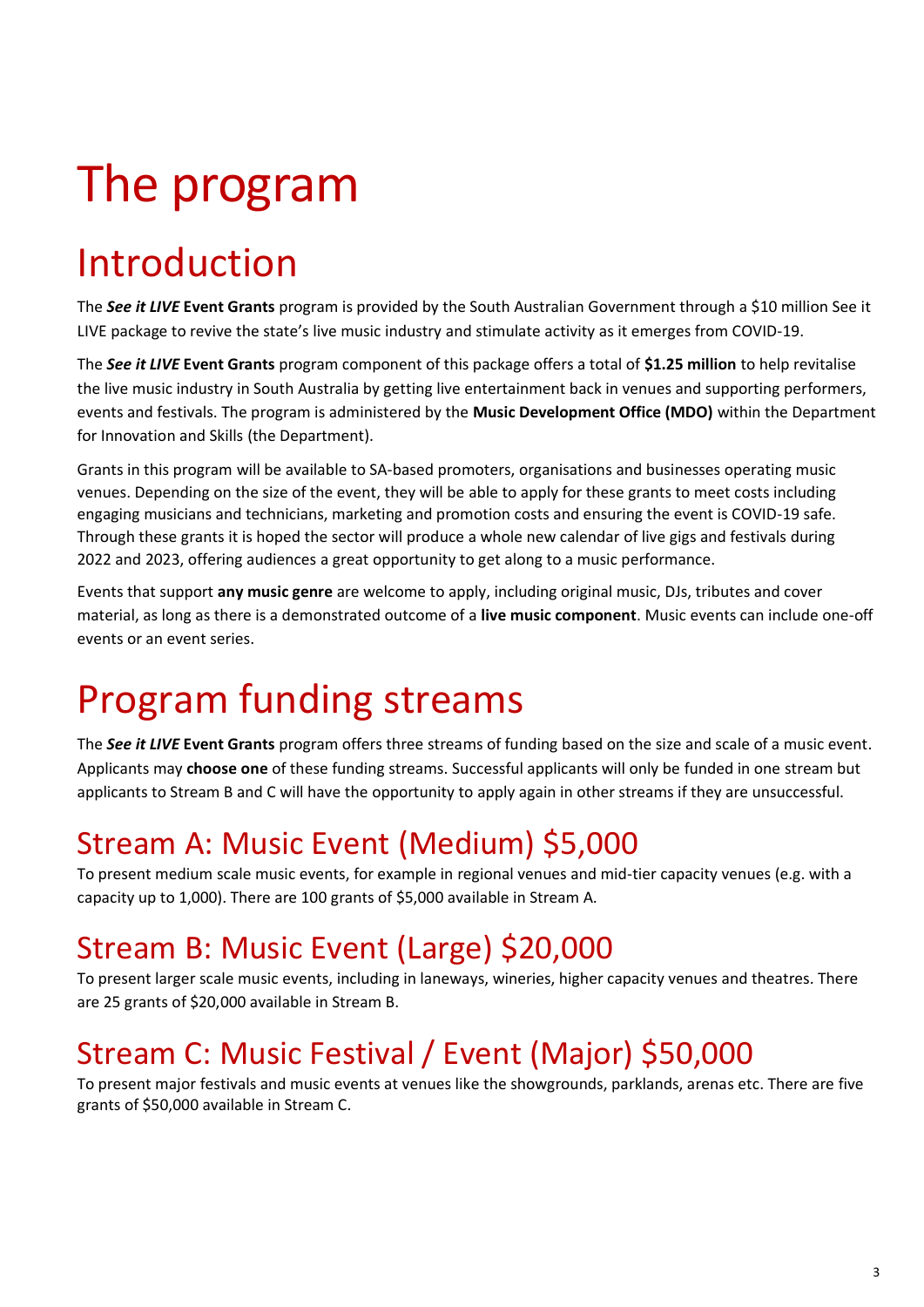## Key dates

| <b>Grant applications open</b>  | 19 June 2022                                                                                             |
|---------------------------------|----------------------------------------------------------------------------------------------------------|
| <b>Assessment period</b>        | Applications are processed and assessed as they are submitted, in order of<br>submission.                |
| <b>Closing date</b>             | Each stream will close for applications as soon as funding capacity for the<br>stream is fully expended. |
| <b>Notification of results</b>  | Notification will occur as soon as possible after assessment.                                            |
| <b>Eligible activity period</b> | 19 June 2022 - 31 December 2023                                                                          |

## **Definitions**

**Event** refers to the event or event series which forms the basis of the application.

**Funding period** refers to the date from which an Agreement is entered into until the funding period end date.

**Funding period end date** refers to 31 December 2023.

**Eligible expenditure** refers to expenditure defined as eligible as per these guidelines and must be costs incurred during the funding period.

**Event series** refers to a series of live music events which occur within a limited timeframe during the eligible activity period.

## <span id="page-3-0"></span>Eligibility criteria

## Eligibility criteria for all streams:

- An applicant must be a **South Australian based promoter, an organisation that presents events or music business** who will support the presentation or delivery of **live music in South Australia** through the proposed event. This can include South Australian based sole traders, not-for-profits and local government.
- Applicants must hold an active Australian Business Number (**ABN**).
- The proposed event(s) must include a **minimum of 50% South Australian (local) acts** in the live music program.
- The proposed event(s) must be **open to the public** (for free or ticketed; private events are not eligible).
- For applicants with **overdue funding acquittals** with the South Australian Government (e.g. through a MDO or other previous grant): if you are successful in applying for a grant in this program you will not be eligible to receive funding until all outstanding acquittals have been provided. If you have any questions regarding the status of an acquittal for a previous MDO grant, please contact the Grant Program Manager.

For questions on your eligibility for this program, please contact the Music Development Office. See "For More Information" below.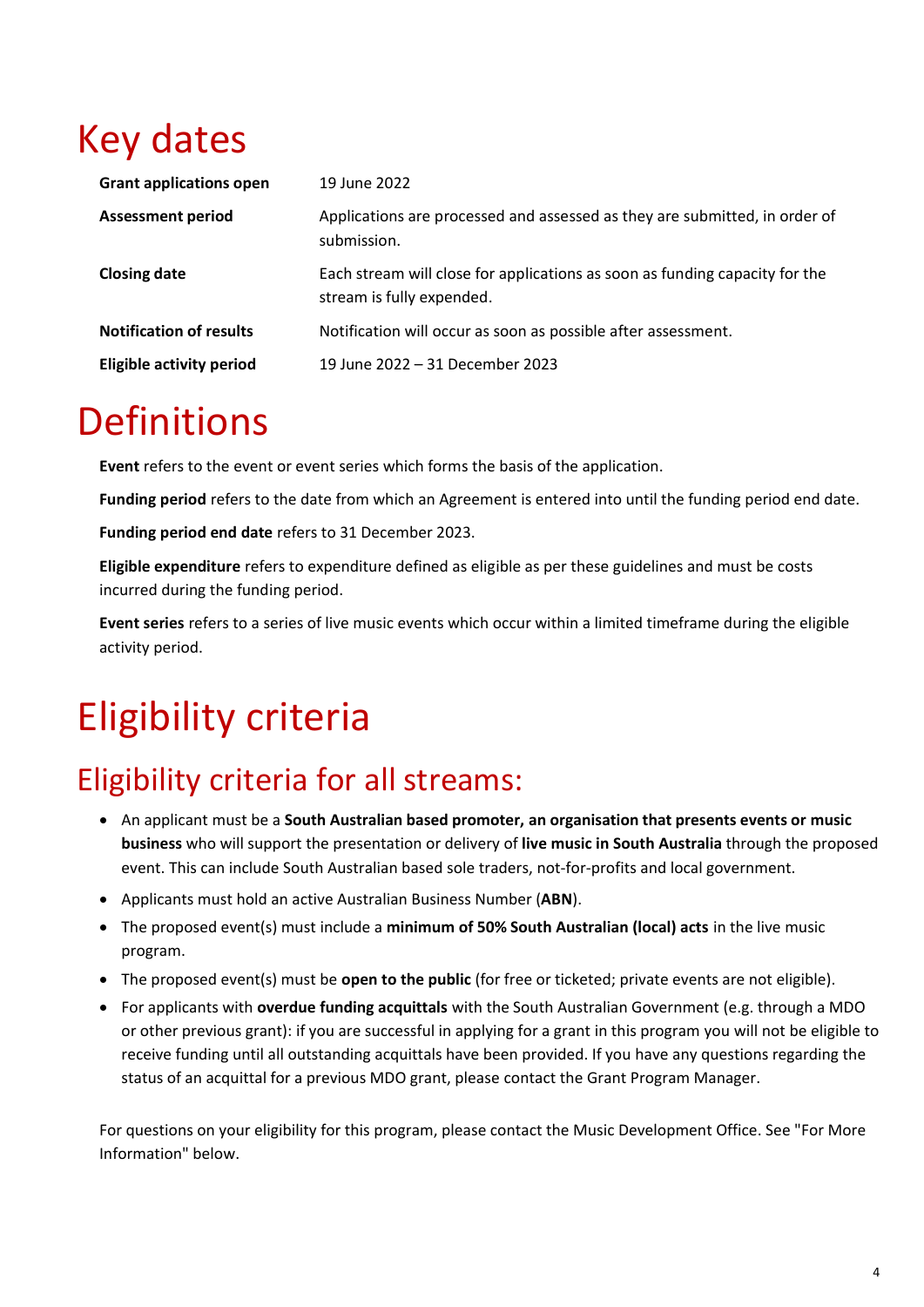## Additional eligibility criteria for streams B and C: *Stream B*

- Applicants must be able to **demonstrate the successful delivery** of previous editions of the event; or if the proposed event is a **new event**, demonstrate evidence of successful delivery of a comparable event or other live music activity.
- Proposed events must be able to demonstrate that **more than 65% of the total event program** is live music activity.

## *Stream C*

- Applicants must be able to **demonstrate the successful delivery** of previous editions of the event; or if the proposed event is a **new event**, demonstrate evidence of successful delivery of a comparable event or other live music activity.
- Proposed events must be able to demonstrate that **more than 65% of the total event program** is live music activity.
- Applicants must demonstrate a proven track record of **delivering large-scale music events** (for example events with over 10,000 attendees).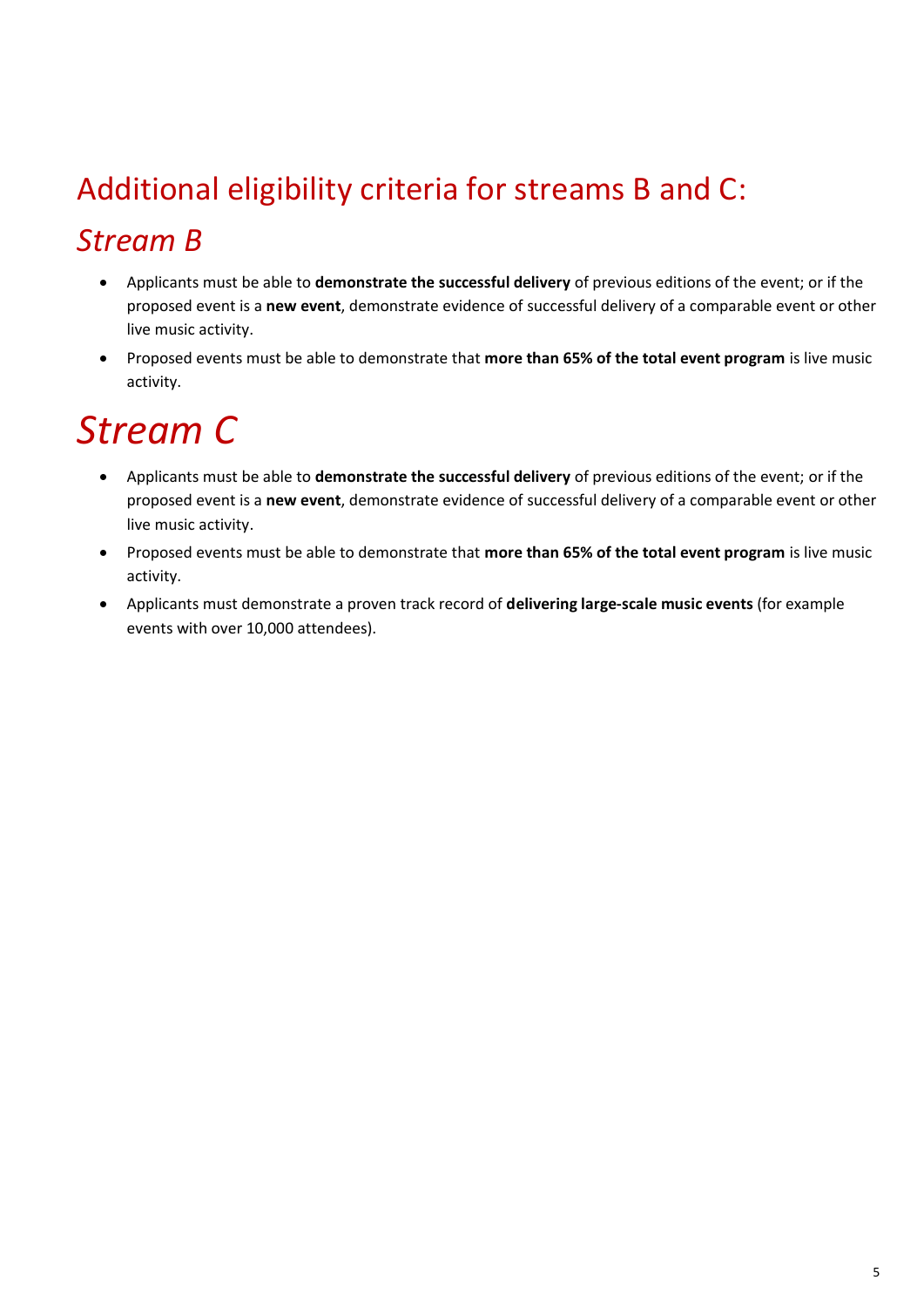## Eligible expenditure for all streams

The grant can only be applied to support costs associated with the presentation of live music as incurred for the purpose of the event during the funding period.

**Examples** of eligible expenditures include:

- musician fees; musicians booked by venues for this See It LIVE Event Grants program must hold a current ABN
- marketing and promotion costs
- costs associated with ensuring a COVID-19 safe event
- venue hire and equipment hire
- booking agent fees
- creative personnel fees (e.g. videographer, photographer, sound engineer, lighting tech).

Please contact the Grant Program Manager with any questions on eligible activity or expenses.

#### Ineligible expenditure

The grant **cannot** be applied to costs incurred for any of the following:

- events that occur before the start of the funding period
- expenses incurred before the start of the funding period; funding will not be provided retrospectively
- if an event continues after the funding period end date, funding from the grant cannot be used to cover expenses incurred from that date (i.e. after 31 December 2023)
- events that are private parties
- equipment purchases and infrastructure upgrades
- *See it LIVE* Event Grants funding cannot be applied to expenses that are already covered through other funding sources (e.g. grants, rebates, sponsorship). However, successful applicants can use funding to offset costs that **build on** activity that has been supported through other sources, as long as it is not applied to the same expenditure.

## Application process

#### Before you apply

Please read all these guidelines before you apply.

Before applying, consider how your business and your proposed event meets the following:

- eligibility requirements
- eligible expenditures
- budget, e.g. maximum grant amount
- timeframe, e.g. start and end date of the eligible activity period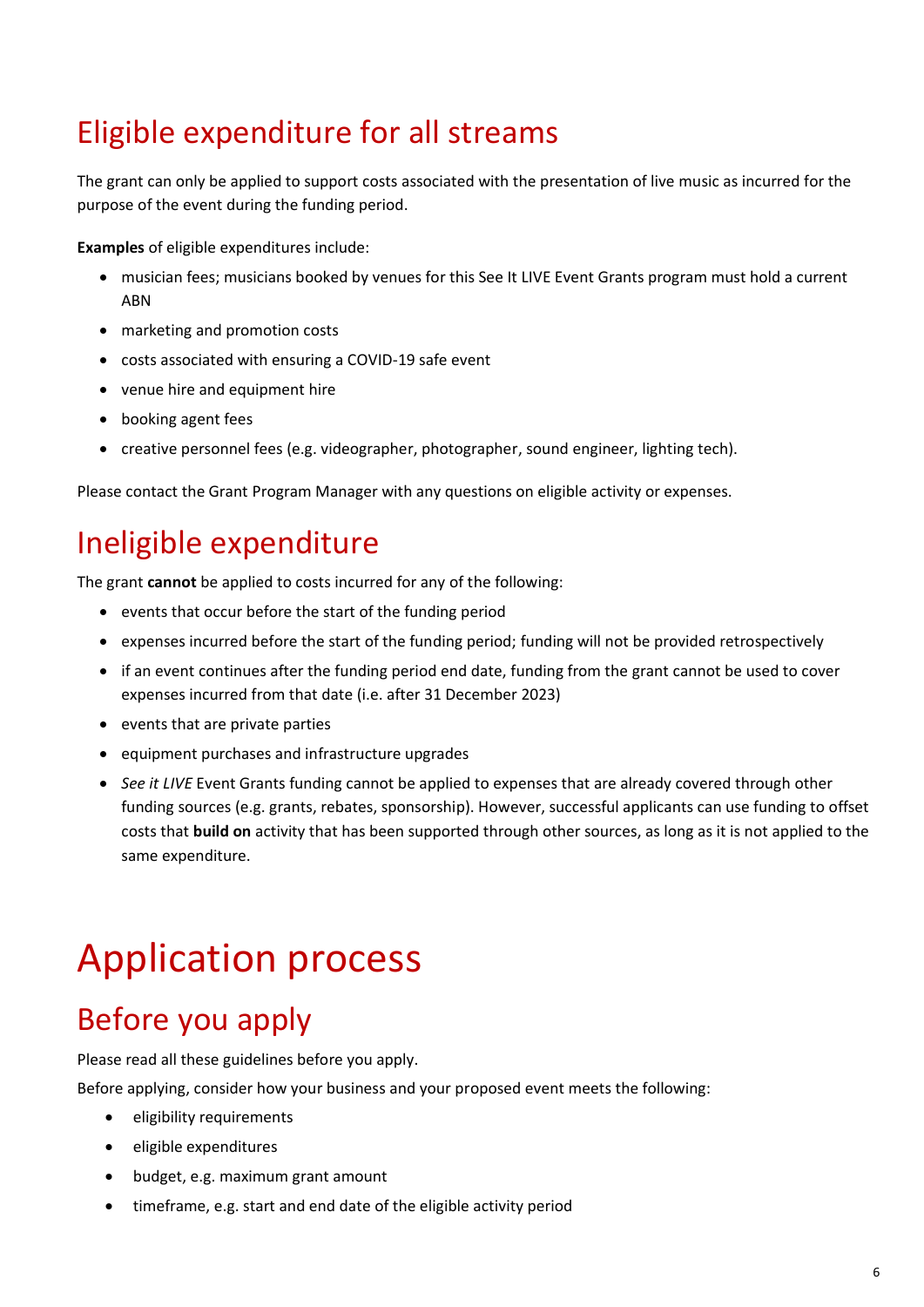#### How to apply

Applications for the program can be submitted [via an online portal](https://mybusiness.smartygrants.com.au/) from 19 June 2022.

Applications for **Stream C** of this program will be via a two-stage process that commences with an expression of interest (EOI), available from the portal. EOIs for Stream C will be assessed by the Department with competitive proposals invited to submit a formal application.

Applicants will be asked to supply:

- confirmation of eligibility
- a brief biography or business description
- details of business operations (e.g. location, demographics, services)
- a brief event description: e.g. title, location, date, activity, program, target market, expected attendance
- budget: a brief list or total of expenses and other income sources

Applicants may apply for *See it LIVE* Event Grants and also apply for other funding opportunities through the package at the same time (e.g. Venue Improvement Grants), however may only receive one grant through each category within the package. *See it LIVE* Event Grants applicants may also apply for other [MDO grant programs](https://mdo.sa.gov.au/) at the same time, such as the Project Support Grants program, Robert Stigwood Fellowship, or the Live Music Events Fund.

#### Assessment

- submitted applications must satisfy the eligibility criteria and provide the information requested in the application form
- assessment of streams B and C will support events that provide the best possible outcomes for the state
- Stream C applicants should demonstrate how your proposed event activates the key priorities outlined in the **[MDO Strategic Plan](http://mdo.sa.gov.au/mdo-strategic-plan/)**
- whether an applicant is successful or not will be determined by the Minister and/or the Department in its absolute discretion
- there is no obligation by the Minister and/or the Department to approve any assistance
- if an application is unsuccessful on the grounds of ineligibility, the applicant may re-apply once all eligibility criteria are met if a stream is still open for applications.

#### Notification

Upon submission, all applicants will receive an automated email acknowledging that the application has been received by the MDO.

All successful and unsuccessful applicants will be notified by email of the result of an application. Due to the expected high volume of submissions, a precise date or timeframe of notification and payment to successful applicants cannot be offered.

#### Grant agreements

Approved eligible applicants will be required to:

• enter into a grant agreement with the Minister for Arts for the funding period, as follows: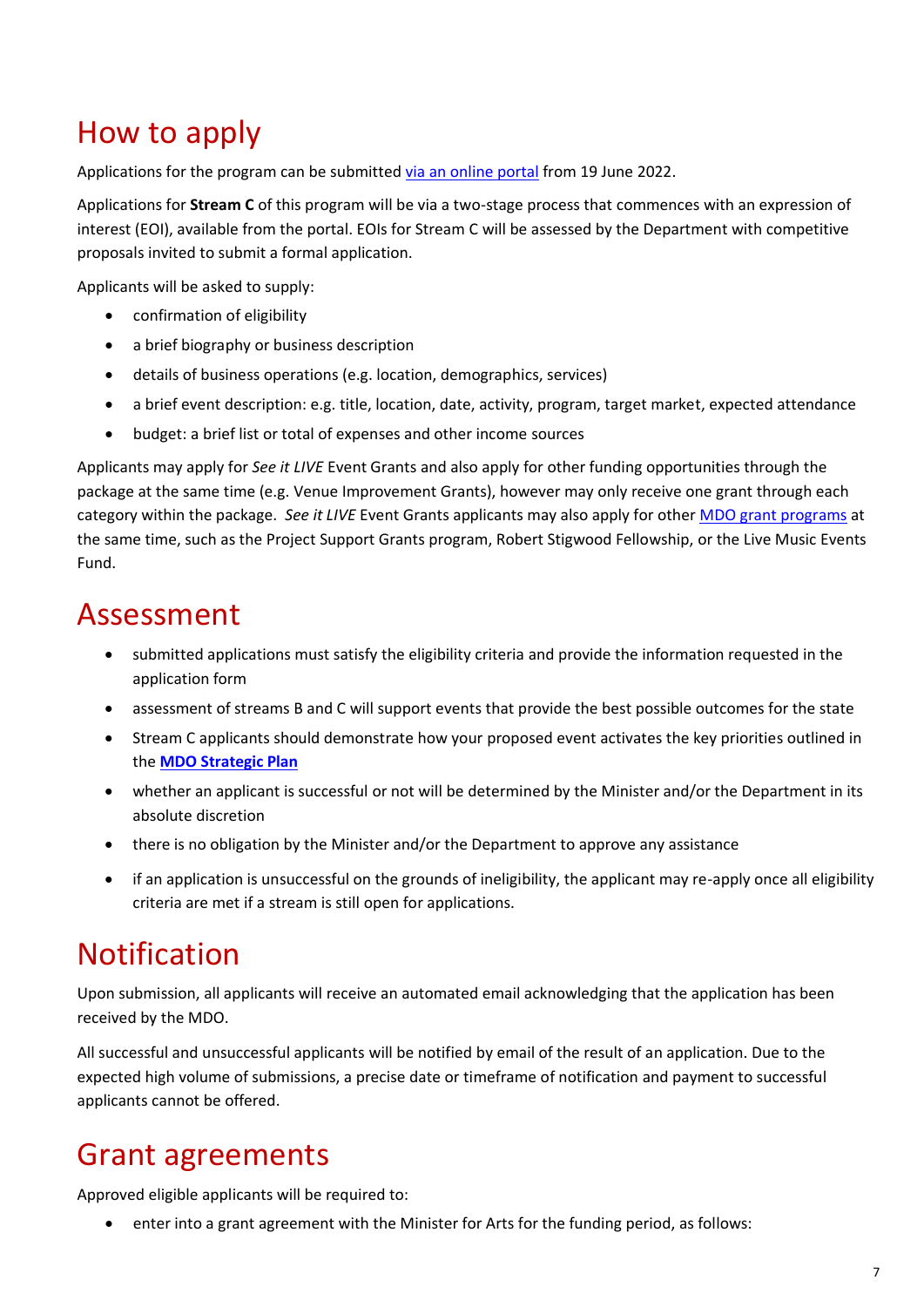**Stream A grantees** will be required to agree to Terms & Conditions as set out in the Application Form and availabl[e here.](https://business.sa.gov.au/live-music/terms-eventsstreama)

**Stream B and C grantees** will be required to enter into a separate grant agreement on terms provided by the Department.

- submit a compliant tax invoice
- provide an acquittal statement within one (1) month of the funding end date, certifying and evidencing that the grant was spent on eligible expenditure.

In this acquittal, all grant recipients must certify that the grant was used only for the purpose for which the grant was provided and that any financial records or declarations presented as part of the report are true and correct.

Stream C grant recipients will be required to provide an acquittal report on the artistic, statistical, and financial outcomes of the event(s) within one month after the funding period end date.

Overdue acquittals, or unapproved expenditure of the funding, will affect eligibility for applications to future rounds and other grant programs.

Successful applicants will be advised of the process for grant agreements, payment of invoices and submission of acquittals, when notified of the grant outcome.

## <span id="page-7-0"></span>Important policies and protocols

#### Protocols for working with children in art

If the activity involves employing any person under 18 years, with or without financial compensation, or the exhibition or distribution of depiction of any persons aged under 18 years then:

- you must comply with the South Australian Government's *Protocols for working with children in art* and any relevant laws that apply in South Australia. This may include obtaining parental consents, statements from other artists and classifications, copies of which you must provide to the Department on request; and
- you must also certify compliance with this clause in your Acquittal Report.

## Child safe policies

Organisations providing cultural, entertainment or party services wholly or partly for children must provide a child safe environment.

As part of its obligation to establish and maintain a child safe environment, an organisation must:

- have in place [child safe policies](https://dhs.sa.gov.au/services/community-and-family-services/child-safe-environments/creating-child-safe-environments/developing-a-child-safe-policy) and procedures
- ensure [child-related employment screening](https://screening.sa.gov.au/types-of-check/child-related-employment) is undertaken for positions prescribed inthe *Children's Protection Act 1993*
- lodge a [Child Safe Environments Compliance Statement](https://dhs.sa.gov.au/services/community-and-family-services/child-safe-environments/lodging-a-child-safe-environments-compliance-statement) with the Department for Education.

#### Respectful behaviours

The safety and wellbeing of everyone working in, and engaging with, the South Australian arts and cultural sector is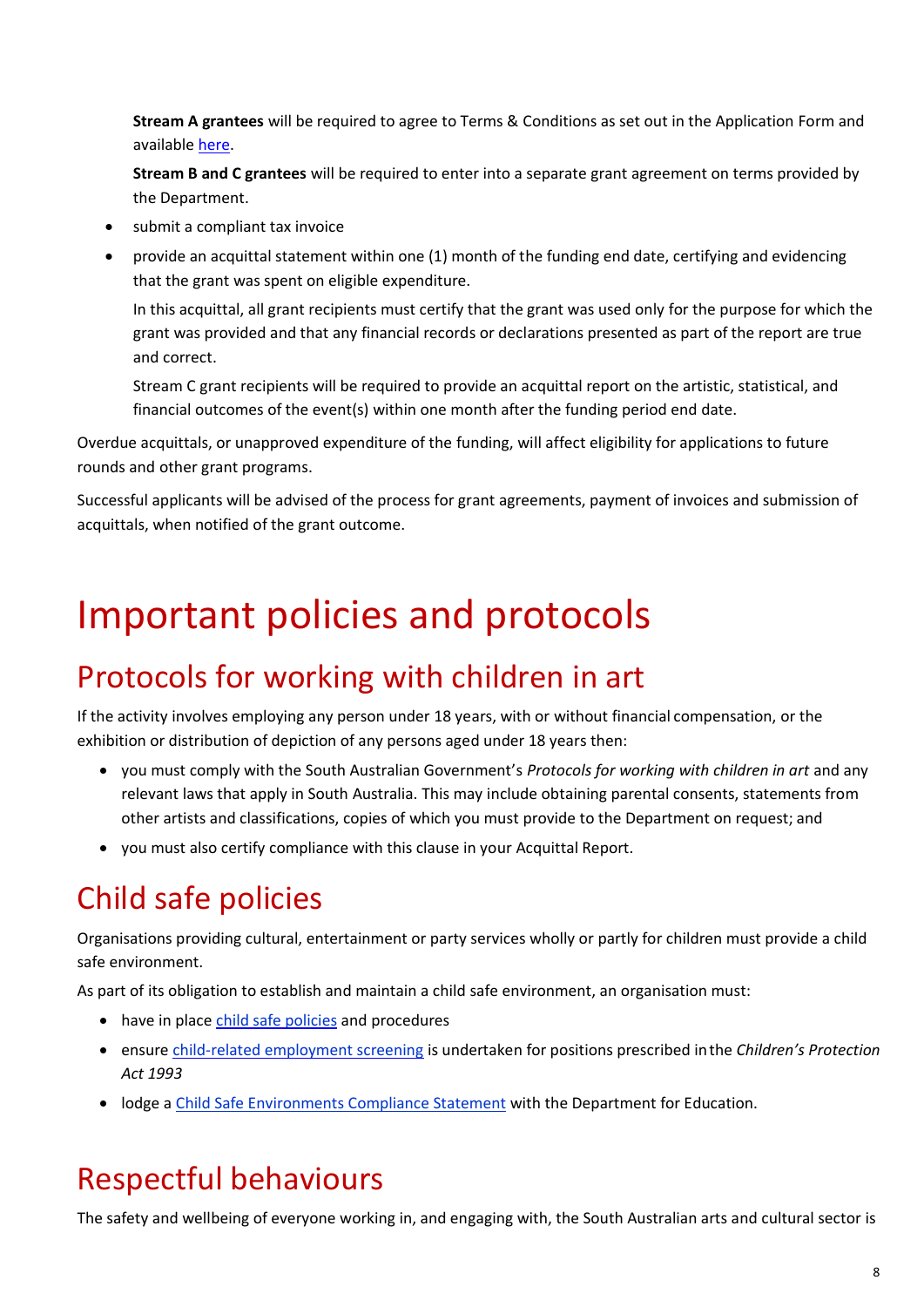of paramount importance. The MDO is committed to a zero-tolerance approach to all forms of victimisation, bullying and harassment, including sexual harassment. It is a condition of all MDO funding and grants that recipients must adopt and implement a respectful behaviours policy and procedure. Further information about respectful behaviours, and resources to assist you to develop a policy and procedure for your organisation or project, are available [here.](https://www.dpc.sa.gov.au/responsibilities/arts-and-culture/grants/guidelines)

## Aboriginal and Torres Strait Islander (ATSI) protocols

The MDO endeavours to work with artists and organisations to ensure respect and acknowledgement for Aboriginal and Torres Strait Islander peoples and cultures at every stage of a project's development. For more information on ATSI protocols click [here.](https://www.dpc.sa.gov.au/responsibilities/arts-and-culture/grants/guidelines/aboriginal-and-torres-strait-islander-protocols)

#### Information privacy

The MDO collects personal information as reasonably necessary for the purposes and functions of:

- administering our grants and funding program
- keeping you informed about relevant upcoming events, grants funding initiatives and outcomes, our services, special events or client feedback surveys as well as our activities in general
- improving our websites and other services.

The MDO complies with the South Australian Government's Information Privacy Principles Instruction (*Department of the Premier and Cabinet Circular PC012*) when dealing with all personal information. The information you provide in your application may be used by the MDO for:

- providing to peer assessors for processing and assessing your application
- verifying other funding income for your project the MDO may provide information to other agencies nominated in your application
- processing, paying, and administering your grant
- reviewing and evaluating our funding programs, strategies, plans and services we may contact you for this purpose
- training, systems testing and process improvement including compiling statistics and reports.

The information you submit to us in your application is treated as confidential if it is identified by you as confidential (except for details that may be included as "published details"). Any information contained in, or relating to, an application, including information identified by an applicant as confidential information for the purposes of applying for funding under the program, may be disclosed by the Department:

- to employees, advisers or third parties in order to manage the program (including but not limited to, for the purposes of evaluating and assessing the application);
- within the Government of South Australia where this serves the legitimate interest of the Department;
- in response to a request by a House or Committee of the Parliament of the Commonwealth of Australia or South Australia;
- where information is authorised or required by law to be disclosed; and
- where the information is already in the public domain.

If an application is successful, details of successful applicants may be publicly disclosed in official Government of South Australia media releases and websites. Published details may include but are not limited to:

• The name and business name of the successful applicant;